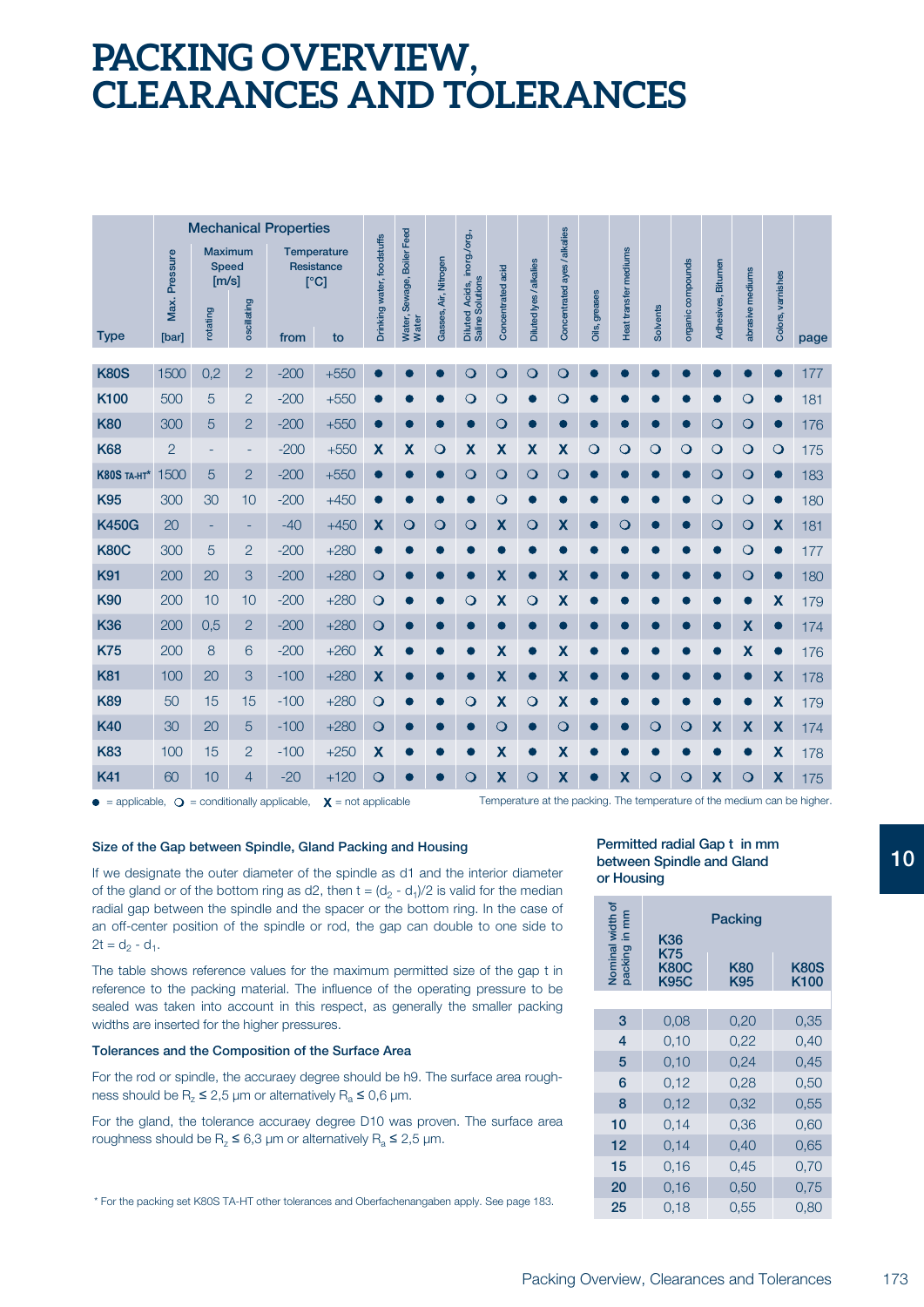## **RivaLon-Packing K36**

PTFE-Multifilament with PTFE Dispersion



### **Mechanical Properties**

| <b>Maximum Pressure</b>       | [bar]                    |                         | 200              |
|-------------------------------|--------------------------|-------------------------|------------------|
| <b>Maximum Speed</b>          | [m/s]                    | rotating<br>oscillating | 0,5<br>2         |
| <b>Temperature Resistance</b> | $\Gamma$ <sup>o</sup> Cl | from<br>to              | $-200$<br>$+280$ |
| Standard Width approx. mm     |                          |                         |                  |

|                       |  |  |  | 4 5 6 8 10 12 14 15 16 18 20 22 25                 |  |  |  |  |  |  |  |
|-----------------------|--|--|--|----------------------------------------------------|--|--|--|--|--|--|--|
|                       |  |  |  | 16 29 45 65 115 180 260 353 405 460 583 720 871 -- |  |  |  |  |  |  |  |
| Weight per meter in q |  |  |  |                                                    |  |  |  |  |  |  |  |

#### Notes:

**K36S** by application of oxygen (fibers BAM-examined) **K 39** for pumps (with silicon oil impregnation)



## static applications for pumps

for valves

| Uses                                        |  | $\bullet$ = applicable $\circ$ = conditionally applicable $\circ$ = not applicable |   |
|---------------------------------------------|--|------------------------------------------------------------------------------------|---|
| Drinking water, Foodstuffs                  |  |                                                                                    |   |
| Water, Sewage, Boiler Feed Water            |  |                                                                                    |   |
| Gasses, Air, Nitrogen                       |  |                                                                                    |   |
| Diluted acids, inorg./org. saline solutions |  |                                                                                    |   |
| Concentrated acids                          |  |                                                                                    |   |
| Diluted lyes/alkalies                       |  |                                                                                    |   |
| Concentrated Ives/alkalies                  |  |                                                                                    |   |
| Oils, greases                               |  |                                                                                    |   |
| Heat transfer mediums                       |  |                                                                                    |   |
| Solvents                                    |  |                                                                                    |   |
| Organic compounds                           |  |                                                                                    |   |
| Adhesives, Bitumen                          |  |                                                                                    |   |
| Abrasive mediums                            |  |                                                                                    | X |
| Colors, Varnishes                           |  |                                                                                    |   |

## **RivaFlex-Packing K 40**

PTFE-Fiber with incorporated graphite and silicon oil (100% Gore GFO®)



#### **Mechanical Properties**

| <b>Maximum Pressure</b>       | <b>Ibarl</b>             |                         | 30               |
|-------------------------------|--------------------------|-------------------------|------------------|
| <b>Maximum Speed</b>          | [m/s]                    | rotating<br>oscillating | 20<br>5          |
| <b>Temperature Resistance</b> | $\Gamma$ <sup>o</sup> Cl | from<br>tΟ              | $-100$<br>$+280$ |

### Standard Width approx. mm

4 5 6 8 10 12 14 15 16 18 20 22 24 25 26 40 58 102 160 230 325 360 410 518 640 774 920 1000 Weight per meter in g

#### Notes:

**K40E** PTFE-Fiber with incorporated graphite, without lubricant, for valves (100% Gore G2 ®)



| Uses                                        | $\bullet$ = applicable $\circ$ = conditionally applicable $X$ = not applicable |                  |
|---------------------------------------------|--------------------------------------------------------------------------------|------------------|
| Drinking water, Foodstuffs                  |                                                                                |                  |
| Water, Sewage, Boiler Feed Water            |                                                                                |                  |
| Gasses, Air, Nitrogen                       |                                                                                |                  |
| Diluted acids, inorg./org. saline solutions |                                                                                |                  |
| Concentrated acids                          |                                                                                | $\left( \right)$ |
| Diluted lyes/alkalies                       |                                                                                |                  |
| Concentrated Iyes/alkalies                  |                                                                                | ∩                |
| Oils, greases                               |                                                                                |                  |
| Heat transfer mediums                       |                                                                                |                  |
| Solvents                                    |                                                                                | ∩                |
| Organic compounds                           |                                                                                | ∩                |
| Adhesives, Bitumen                          |                                                                                | x                |
| Abrasive mediums                            |                                                                                | x                |
| Colors, Varnishes                           |                                                                                | x                |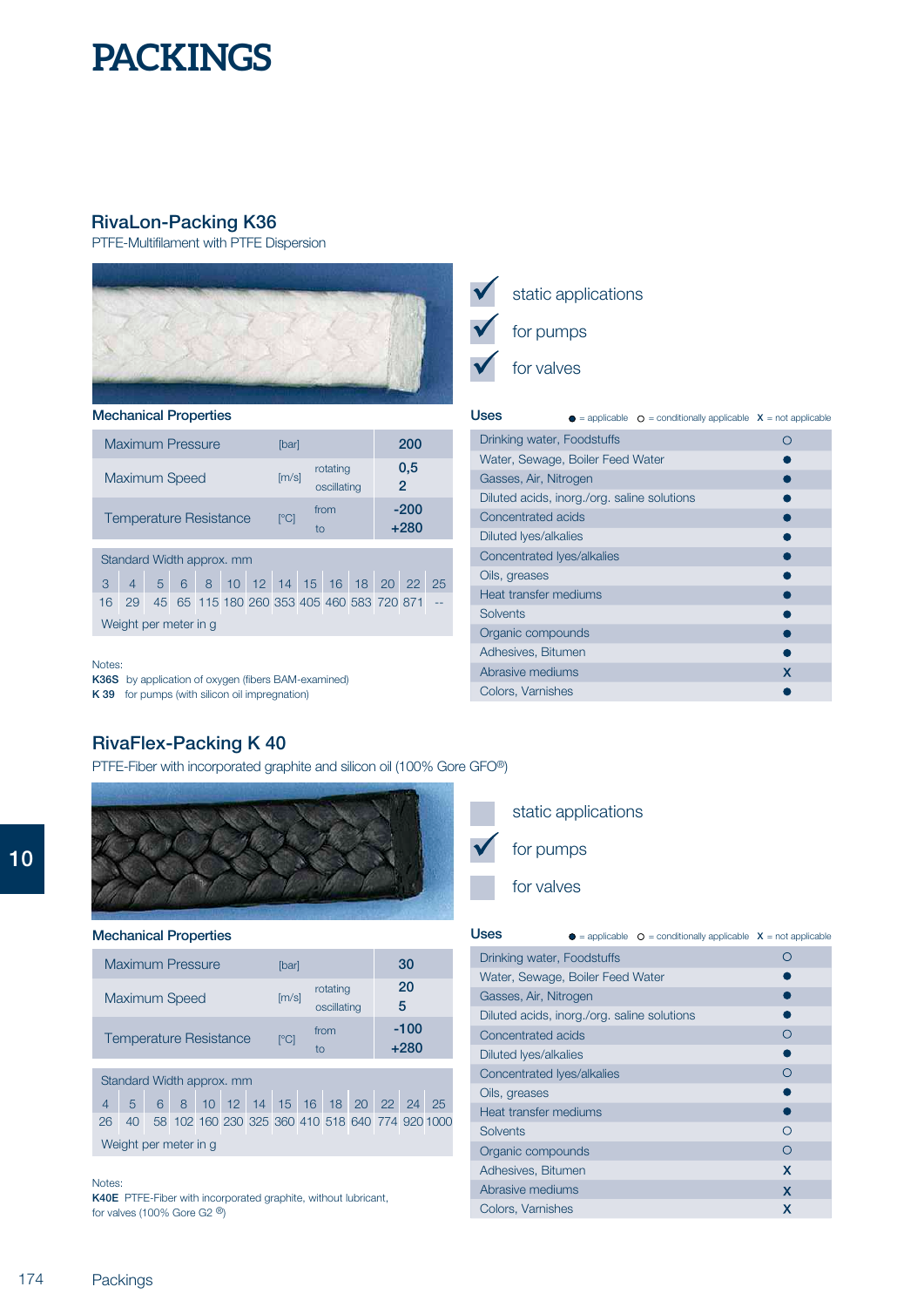## **RamiVal-Packing K41**

Ramie-Fiber with PTFE Dispersion and Silicon Oil Impregnation



### **Mechanical Properties**

| <b>Maximum Pressure</b>       | [bar]                    |                         | 60            |
|-------------------------------|--------------------------|-------------------------|---------------|
| <b>Maximum Speed</b>          | [m/s]                    | rotating<br>oscillating | 10            |
| <b>Temperature Resistance</b> | $\Gamma$ <sup>o</sup> Cl | from<br>tΟ              | -20<br>$+120$ |
|                               |                          |                         |               |

## Standard Width approx. mm

3 4 5 6 8 10 12 14 15 16 18 20 22 24 25 13 23 36 52 93 145 209 284 326 371 470 580 702 835 906 Weight per meter in g

Notes: **K41P** with paraffin oil

## **RivaStat-Packing K68**

Calcium Silicate Fibers



#### **Mechanical Properties**

| <b>Maximum Pressure</b>       | <b>Ibarl</b>             |                         |                |
|-------------------------------|--------------------------|-------------------------|----------------|
| <b>Maximum Speed</b>          | [m/s]                    | rotating<br>oscillating |                |
| <b>Temperature Resistance</b> | $\Gamma$ <sup>o</sup> Cl | from<br>tο              | $-200$<br>+550 |

## Standard Width approx. mm

3 4 5 6 8 10 12 14 15 16 18 20 22 24 25 - 18 29 41 74 115 166 225 259 295 373 460 557 662 719 Weight per meter in g

Notes: **K68G** with special graphite impregnation **K68C** with special CKP impregnation.

## static applications for pumps for valves

#### **USeS**  $\bullet$  = applicable  $\circ$  = conditionally applicable **X** = not applicable Drinking water, Foodstuffs  $\circ$ Water, Sewage, Boiler Feed Water  $\bullet$ Gasses, Air, Nitrogen  $\bullet$ Diluted acids, inorg./org. saline solutions  $\circ$ Concentrated acids  $\mathsf{x}$ Diluted lyes/alkalies  $\circ$ Concentrated lyes/alkalies  $\overline{\mathsf{x}}$ Oils, greases  $\bullet$ Heat transfer mediums  $\overline{\mathsf{x}}$ **Solvents**  $\circ$ Organic compounds  $\circ$ Adhesives, Bitumen  $\overline{\mathsf{x}}$ Abrasive mediums

## static applications for pumps

Colors, Varnishes

for valves

| <b>Uses</b>                                 | <b><math>\bullet</math></b> = applicable $\circ$ = conditionally applicable $\circ$ x = not applicable |                           |
|---------------------------------------------|--------------------------------------------------------------------------------------------------------|---------------------------|
| Drinking water, Foodstuffs                  |                                                                                                        | x                         |
| Water, Sewage, Boiler Feed Water            |                                                                                                        | x                         |
| Gasses, Air, Nitrogen                       |                                                                                                        | ∩                         |
| Diluted acids, inorg./org. saline solutions |                                                                                                        | x                         |
| Concentrated acids                          |                                                                                                        | x                         |
| Diluted Iyes/alkalies                       |                                                                                                        | X                         |
| Concentrated Ives/alkalies                  |                                                                                                        | $\boldsymbol{\mathsf{x}}$ |
| Oils, greases                               |                                                                                                        | ∩                         |
| Heat transfer mediums                       |                                                                                                        | ∩                         |
| Solvents                                    |                                                                                                        | ∩                         |
| Organic compounds                           |                                                                                                        | Ω                         |
| Adhesives, Bitumen                          |                                                                                                        | ∩                         |
| Abrasive mediums                            |                                                                                                        | ∩                         |
| Colors, Varnishes                           |                                                                                                        | ∩                         |

 $\circ$  $\overline{\mathbf{x}}$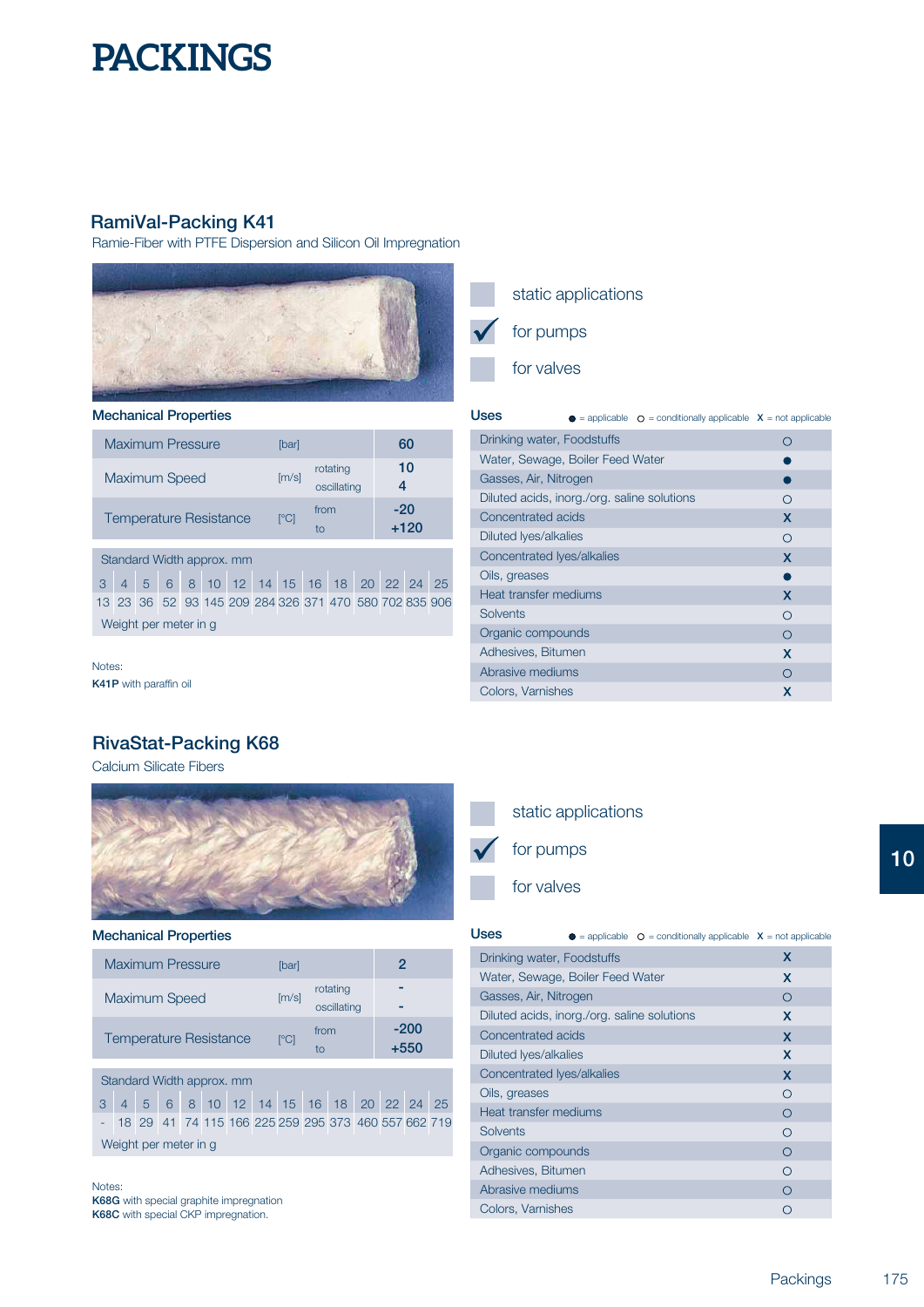## **RivaNorm-Packing K75**

Calcium Silicate Fibers intensively impregnated with PTFE dispersion



## **Mechanical Properties**

| <b>Maximum Pressure</b>       | [bar]                    |                         | 200              |
|-------------------------------|--------------------------|-------------------------|------------------|
| <b>Maximum Speed</b>          | [m/s]                    | rotating<br>oscillating | 8<br>6           |
| <b>Temperature Resistance</b> | $\Gamma$ <sup>o</sup> Cl | from<br>to              | $-200$<br>$+260$ |
| Standard Width annrox<br>mm   |                          |                         |                  |

|                       |  |  |  |  |  |  |  |  |  | 3 4 5 6 8 10 12 14 15 16 18 20 22 24 25               |  |  |
|-----------------------|--|--|--|--|--|--|--|--|--|-------------------------------------------------------|--|--|
|                       |  |  |  |  |  |  |  |  |  | - 22 33 49 86 135 195 265 304 346 438 540 653 775 844 |  |  |
| Weight per meter in g |  |  |  |  |  |  |  |  |  |                                                       |  |  |

#### Notes:

**K75Ö** for pumps (with PTFE dispersion and lubrication)

## static applications for pumps

for valves

| Uses                                        | $\bullet$ = applicable $\circ$ = conditionally applicable $X$ = not applicable |   |
|---------------------------------------------|--------------------------------------------------------------------------------|---|
| Drinking water, Foodstuffs                  |                                                                                | x |
| Water, Sewage, Boiler Feed Water            |                                                                                |   |
| Gasses, Air, Nitrogen                       |                                                                                |   |
| Diluted acids, inorg./org. saline solutions |                                                                                |   |
| Concentrated acids                          |                                                                                | x |
| Diluted lyes/alkalies                       |                                                                                |   |
| Concentrated Ives/alkalies                  |                                                                                | X |
| Oils, greases                               |                                                                                |   |
| Heat transfer mediums                       |                                                                                |   |
| Solvents                                    |                                                                                |   |
| Organic compounds                           |                                                                                |   |
| Adhesives, Bitumen                          |                                                                                |   |
| Abrasive mediums                            |                                                                                | x |
| Colors, Varnishes                           |                                                                                |   |

## **RivaTherm-Packing K 80**

Packing ring wound from flexible graphite foil and pressed in moulds



### **Mechanical Properties**

| <b>Maximum Pressure</b>       | <b>Ibarl</b>               |                         | 300              |
|-------------------------------|----------------------------|-------------------------|------------------|
| <b>Maximum Speed</b>          | [m/s]                      | rotating<br>oscillating | 5<br>2           |
| <b>Temperature Resistance</b> | $\lceil \text{°CI} \rceil$ | from<br>tο              | $-200$<br>$+550$ |

Dieformded Packing Ring Seamless, slotted or split

#### Notes:

In connection with K80S, pressure load up to 1500 bar. With steam up to a maximum of 650 °C.





| <b>Uses</b>                                 | $\bullet$ = applicable $\circ$ = conditionally applicable $X$ = not applicable |   |
|---------------------------------------------|--------------------------------------------------------------------------------|---|
| Drinking water, Foodstuffs                  |                                                                                |   |
| Water, Sewage, Boiler Feed Water            |                                                                                |   |
| Gasses, Air, Nitrogen                       |                                                                                |   |
| Diluted acids, inorg./org. saline solutions |                                                                                |   |
| Concentrated acids                          |                                                                                | ∩ |
| Diluted Iyes/alkalies                       |                                                                                |   |
| Concentrated Iyes/alkalies                  |                                                                                |   |
| Oils, greases                               |                                                                                |   |
| Heat transfer mediums                       |                                                                                |   |
| <b>Solvents</b>                             |                                                                                |   |
| Organic compounds                           |                                                                                |   |
| Adhesives, Bitumen                          |                                                                                |   |
| Abrasive mediums                            |                                                                                |   |
| Colors, Varnishes                           |                                                                                |   |

**10**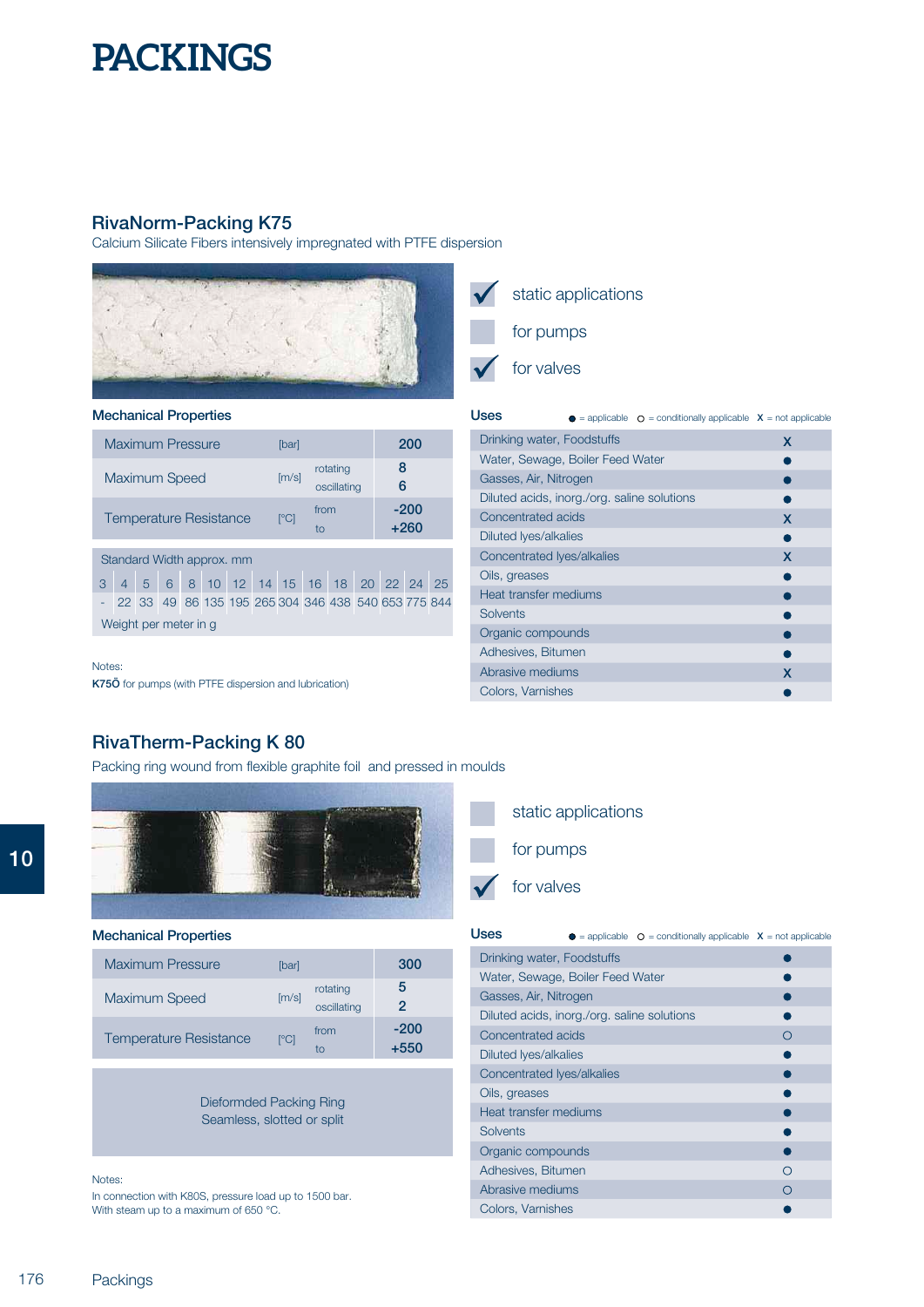## **RivaTherm K 80 C**

Graphite foil wound and pressed in moulds, U-formed envelope of sintered PTFE



### **Mechanical Properties**

| <b>Maximum Pressure</b>       | <b>Ibarl</b>             |                         | 300              |
|-------------------------------|--------------------------|-------------------------|------------------|
| <b>Maximum Speed</b>          | [m/s]                    | rotating<br>oscillating | 5<br>2           |
| <b>Temperature Resistance</b> | $\Gamma$ <sup>o</sup> Cl | from<br>tΩ              | $-200$<br>$+280$ |

Dieformded Packing Ring **Seamless** 

#### Notes:

For uses consistent with TA-Luft. When graphite is permissible, we recommend K80S rings as antiextrusion rings



**Uses** = applicable = conditionally applicable **<sup>X</sup>** = not applicable Drinking water, Foodstuffs  $\bullet$ Water, Sewage, Boiler Feed Water  $\bullet$ Gasses, Air, Nitrogen Ċ Diluted acids, inorg./org. saline solutions  $\bullet$ Concentrated acids Diluted lyes/alkalies  $\bullet$ Concentrated lyes/alkalies ė Oils, greases  $\bullet$ Heat transfer mediums ۵ **Solvents** Ċ Organic compounds é Adhesives, Bitumen ċ Abrasive mediums  $\circ$ Colors, Varnishes

## **RivaTherm K 80 S**

RivaTherm-Packing ring Stainless steel, graphite laminate layered and pressed in moulds



#### **Mechanical Properties**

| <b>Maximum Pressure</b>       | [bar]                    |                         | 1500         |
|-------------------------------|--------------------------|-------------------------|--------------|
| Maximum Speed                 | [m/s]                    | rotating<br>oscillating | 0,2<br>2     |
| <b>Temperature Resistance</b> | $\Gamma$ <sup>o</sup> Cl | from<br>tο              | -200<br>+550 |

Dieformded Packing Ring Seamless, slotted or split

#### Notes:

With steam up to a maximum of 650 °C. Only intended as antiextrusion ring.



| Uses                                        | $\bullet$ = applicable $\circ$ = conditionally applicable $\circ$ x = not applicable |   |
|---------------------------------------------|--------------------------------------------------------------------------------------|---|
| Drinking water, Foodstuffs                  |                                                                                      |   |
| Water, Sewage, Boiler Feed Water            |                                                                                      |   |
| Gasses, Air, Nitrogen                       |                                                                                      |   |
| Diluted acids, inorg./org. saline solutions |                                                                                      |   |
| Concentrated acids                          |                                                                                      | ∩ |
| Diluted Iyes/alkalies                       |                                                                                      |   |
| Concentrated Iyes/alkalies                  |                                                                                      | ∩ |
| Oils, greases                               |                                                                                      |   |
| Heat transfer mediums                       |                                                                                      |   |
| Solvents                                    |                                                                                      |   |
| Organic compounds                           |                                                                                      |   |
| Adhesives, Bitumen                          |                                                                                      |   |
| Abrasive mediums                            |                                                                                      |   |
| Colors, Varnishes                           |                                                                                      |   |

Ċ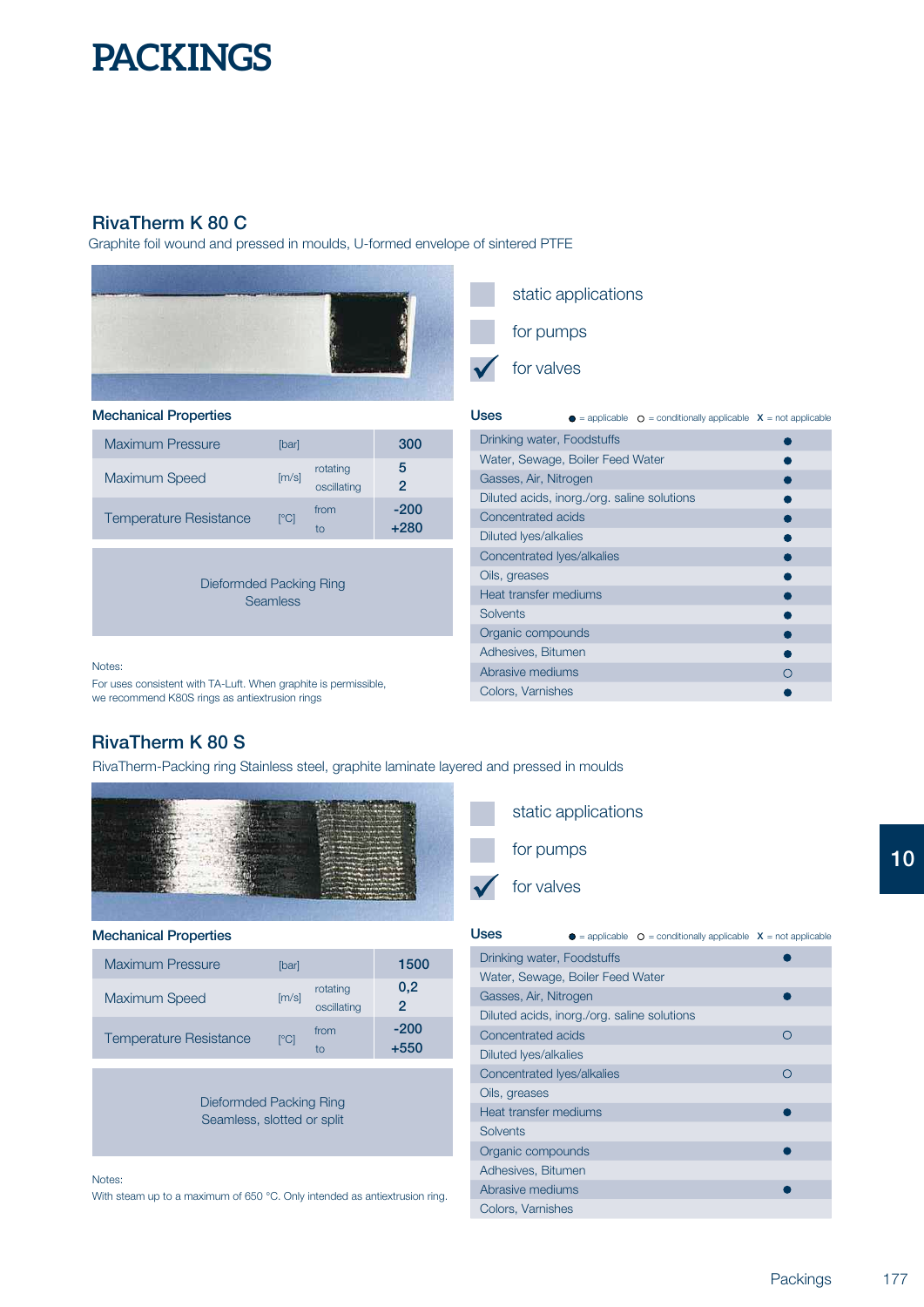## **RivaMid-Packing K81**

Aramide continuous filament (TWARON®) with PTFE dispersion and silicon oil



## **Mechanical Properties**

| <b>Maximum Pressure</b>   | [bar]                    |                         | 100            |
|---------------------------|--------------------------|-------------------------|----------------|
| Maximum Speed             | [m/s]                    | rotating<br>oscillating | 20<br>3        |
| Temperature Resistance    | $\Gamma$ <sup>o</sup> Cl | from<br>tο              | -100<br>$+280$ |
|                           |                          |                         |                |
| Standard Width approx. mm |                          |                         |                |

|                       |  |  |  |  |  |  |  |  | 3 4 5 6 8 10 12 14 15 16 18 20 22 24 25               |  |  |
|-----------------------|--|--|--|--|--|--|--|--|-------------------------------------------------------|--|--|
|                       |  |  |  |  |  |  |  |  | - 23 36 52 93 145 209 284 326 371 470 580 702 835 906 |  |  |
| Weight per meter in g |  |  |  |  |  |  |  |  |                                                       |  |  |

static applications

for pumps

for valves

| Uses                                        | $\bullet$ = applicable $\circ$ = conditionally applicable $\mathsf{X}$ = not applicable |   |
|---------------------------------------------|-----------------------------------------------------------------------------------------|---|
| Drinking water, Foodstuffs                  |                                                                                         | x |
| Water, Sewage, Boiler Feed Water            |                                                                                         |   |
| Gasses, Air, Nitrogen                       |                                                                                         |   |
| Diluted acids, inorg./org. saline solutions |                                                                                         |   |
| Concentrated acids                          |                                                                                         | x |
| Diluted Iyes/alkalies                       |                                                                                         |   |
| Concentrated Ives/alkalies                  |                                                                                         | x |
| Oils, greases                               |                                                                                         |   |
| Heat transfer mediums                       |                                                                                         |   |
| <b>Solvents</b>                             |                                                                                         |   |
| Organic compounds                           |                                                                                         |   |
| Adhesives, Bitumen                          |                                                                                         |   |
| Abrasive mediums                            |                                                                                         |   |
| Colors, Varnishes                           |                                                                                         | x |

## **RivaMid-Packing K83**

Aramide staple fibers with PTFE dispersion and silicon oil



#### **Mechanical Properties**

| <b>Maximum Pressure</b>       | <b>Ibarl</b>             |                         | 100              |
|-------------------------------|--------------------------|-------------------------|------------------|
| <b>Maximum Speed</b>          | [m/s]                    | rotating<br>oscillating | 15<br>2          |
| <b>Temperature Resistance</b> | $\Gamma$ <sup>o</sup> Cl | from<br>tο              | $-100$<br>$+250$ |

## Standard Width approx. mm

3 4 5 6 8 10 12 14 15 16 18 20 22 24 25 14 23 36 52 93 145 209 284 326 371 470 580 702 835 906 Weight per meter in g

#### Notes:

**K83P** made of aramide staple fibers with silicon free lubricant



### for valves

| <b>Uses</b>                                 | = applicable $\circ$ = conditionally applicable $X$ = not applicable |   |
|---------------------------------------------|----------------------------------------------------------------------|---|
| Drinking water, Foodstuffs                  |                                                                      | x |
| Water, Sewage, Boiler Feed Water            |                                                                      |   |
| Gasses, Air, Nitrogen                       |                                                                      |   |
| Diluted acids, inorg./org. saline solutions |                                                                      |   |
| Concentrated acids                          |                                                                      | x |
| Diluted lyes/alkalies                       |                                                                      |   |
| Concentrated Iyes/alkalies                  |                                                                      | x |
| Oils, greases                               |                                                                      |   |
| Heat transfer mediums                       |                                                                      |   |
| Solvents                                    |                                                                      |   |
| Organic compounds                           |                                                                      |   |
| Adhesives, Bitumen                          |                                                                      |   |
| Abrasive mediums                            |                                                                      |   |
| Colors, Varnishes                           |                                                                      | х |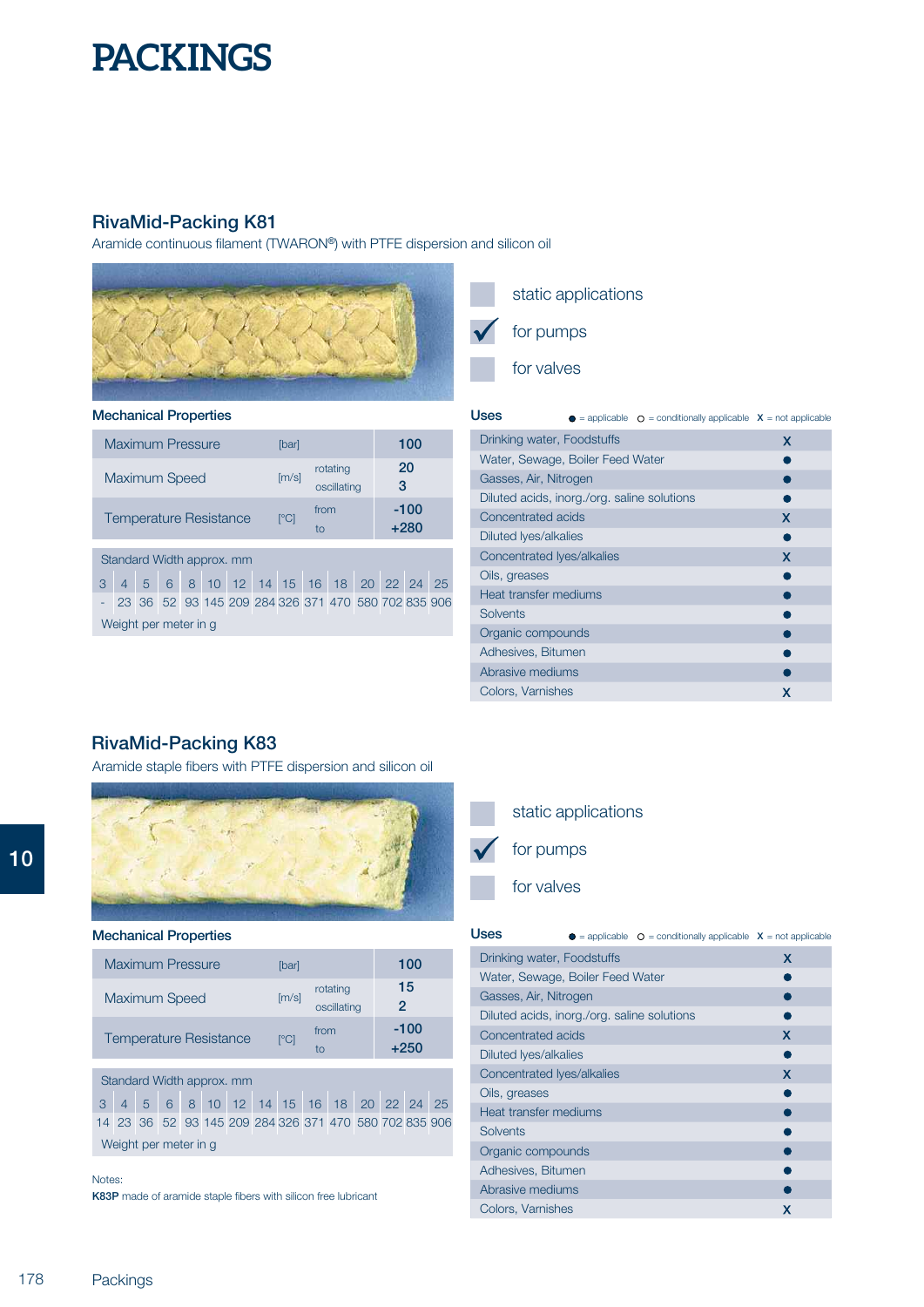## **RivaKomb-Packing K89**

PTFE Multifilament fiber with aramide-reinforced edges and lubricant



### **Mechanical Properties**

| Maximum Pressure              | [bar]                    |                         | 50             |
|-------------------------------|--------------------------|-------------------------|----------------|
| Maximum Speed                 | [m/s]                    | rotating<br>oscillating | 15<br>15       |
| <b>Temperature Resistance</b> | $\Gamma$ <sup>o</sup> Cl | from<br>t٨              | -100<br>$+280$ |
|                               |                          |                         |                |
|                               |                          |                         |                |

## Standard Width approx. mm

3 4 5 6 8 10 12 14 15 16 18 20 22 24 25 - 26 40 58 102 160 230 314 360 410 518 640 774 9221000 Weight per meter in g

Notes: **K86**  without lubricant. Predominantly intended for piston pumps.

## **RivaKomb-Packing K90**

PTFE with incorporated graphite, anti-friction lubricant and aramide-reinforced edges



#### **Mechanical Properties**

| <b>Maximum Pressure</b>       | [bar]                    |                         | 200              |
|-------------------------------|--------------------------|-------------------------|------------------|
| <b>Maximum Speed</b>          | [m/s]                    | rotating<br>oscillating | 10<br>10         |
| <b>Temperature Resistance</b> | $\Gamma$ <sup>o</sup> Cl | from<br>tο              | $-200$<br>$+280$ |

## Standard Width approx. mm

3 4 5 6 8 10 12 14 15 16 18 20 22 24 25 - 25 40 58 102 160 230 313 360 409 518 640 774 9201000 Weight per meter in g

## Notes: . Predominantly intended for piston pumps

**K90E** without anti-friction lubricant.

## static applications for pumps for valves

| <b>Uses</b>                                 | $\bullet$ = applicable $\circ$ = conditionally applicable $\circ$ = not applicable |   |
|---------------------------------------------|------------------------------------------------------------------------------------|---|
| Drinking water, Foodstuffs                  |                                                                                    | ∩ |
| Water, Sewage, Boiler Feed Water            |                                                                                    |   |
| Gasses, Air, Nitrogen                       |                                                                                    |   |
| Diluted acids, inorg./org. saline solutions |                                                                                    | ∩ |
| Concentrated acids                          |                                                                                    | X |
| Diluted lyes/alkalies                       |                                                                                    | ∩ |
| Concentrated Ives/alkalies                  |                                                                                    | X |
| Oils, greases                               |                                                                                    |   |
| Heat transfer mediums                       |                                                                                    |   |
| Solvents                                    |                                                                                    |   |
| Organic compounds                           |                                                                                    |   |
| Adhesives, Bitumen                          |                                                                                    |   |
| Abrasive mediums                            |                                                                                    |   |
| Colors, Varnishes                           |                                                                                    | x |

## static applications for pumps

for valves

| Uses                                        | $\bullet$ = applicable $\circ$ = conditionally applicable $X$ = not applicable |   |
|---------------------------------------------|--------------------------------------------------------------------------------|---|
| Drinking water, Foodstuffs                  |                                                                                | ∩ |
| Water, Sewage, Boiler Feed Water            |                                                                                |   |
| Gasses, Air, Nitrogen                       |                                                                                |   |
| Diluted acids, inorg./org. saline solutions |                                                                                |   |
| Concentrated acids                          |                                                                                | X |
| Diluted Iyes/alkalies                       |                                                                                | ∩ |
| Concentrated Iyes/alkalies                  |                                                                                | x |
| Oils, greases                               |                                                                                |   |
| Heat transfer mediums                       |                                                                                |   |
| <b>Solvents</b>                             |                                                                                |   |
| Organic compounds                           |                                                                                |   |
| Adhesives, Bitumen                          |                                                                                |   |
| Abrasive mediums                            |                                                                                |   |
| Colors, Varnishes                           |                                                                                | x |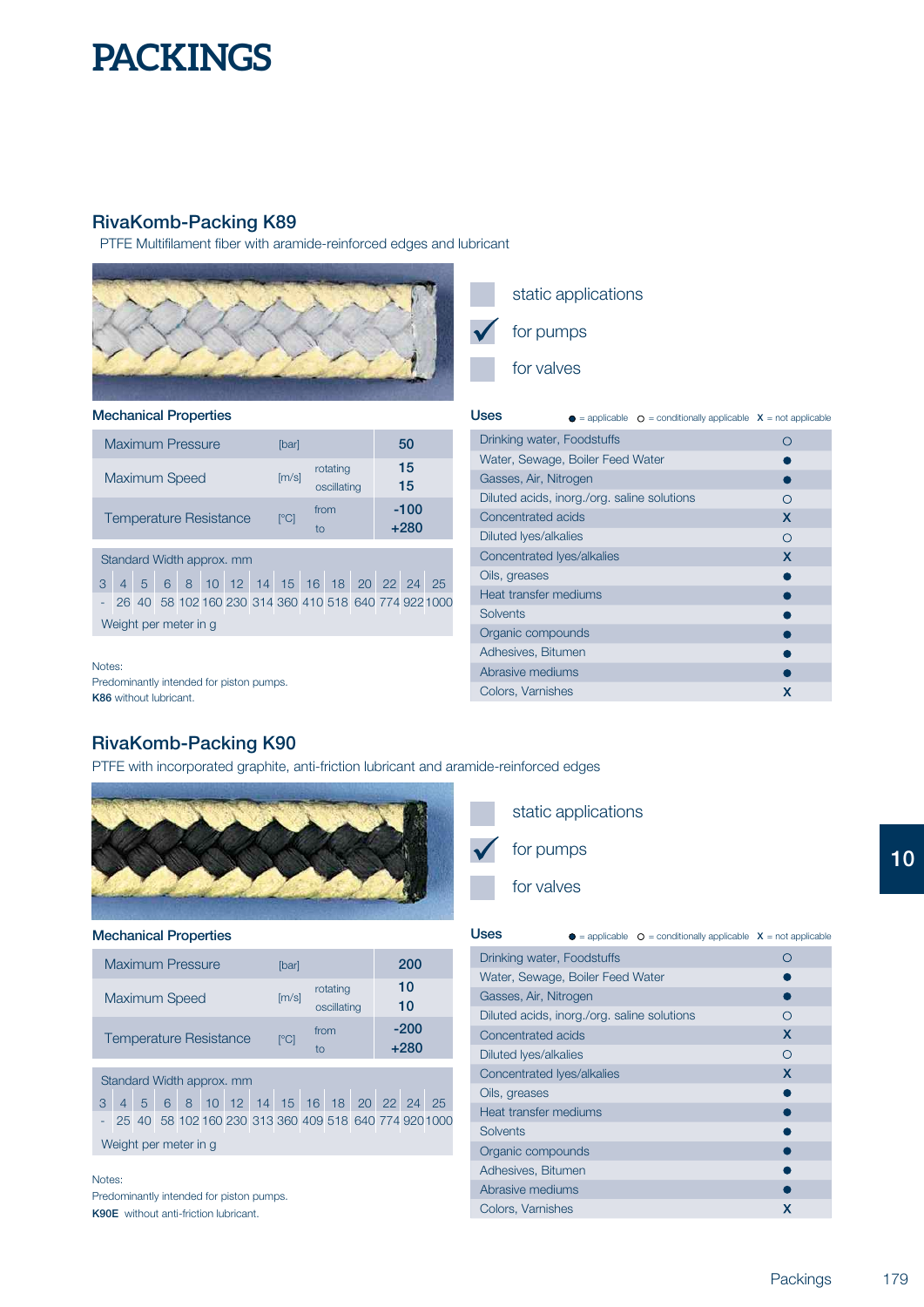## **RivaBrid-Packing K91**

TWARON®- und GFO®-fiber manufactured in hybrid braiding



### **Mechanical Properties**

| <b>Maximum Pressure</b>   | [bar]        |                         | 200              |
|---------------------------|--------------|-------------------------|------------------|
| <b>Maximum Speed</b>      | [m/s]        | rotating<br>oscillating | 20<br>3          |
| Temperature Resistance    | $\lceil$ °Cl | from<br>tο              | $-200$<br>$+280$ |
| Standard Width approx. mm |              |                         |                  |

|                       |  |  |  |  |  |  |  |  | 3 4 5 6 8 10 12 14 15 16 18 20 22 24 25 |  |                                                         |
|-----------------------|--|--|--|--|--|--|--|--|-----------------------------------------|--|---------------------------------------------------------|
|                       |  |  |  |  |  |  |  |  |                                         |  | - 25 40 58 102 160 230 313 360 409 518 640 774 920 1000 |
| Weight per meter in g |  |  |  |  |  |  |  |  |                                         |  |                                                         |

Notes:

Other material combinations are available for delivery as hybrid braiding: **K92** of PTFE Multifilament-GFO fiber; **K93** of PTFE Multifilament fiber and TWARON fiber

## **RivaTherm Packing K 95**

Made of flexible graphite



#### **Mechanical Properties**

| <b>Maximum Pressure</b>       | [bar] |                         | 300              |
|-------------------------------|-------|-------------------------|------------------|
| <b>Maximum Speed</b>          | [m/s] | rotating<br>oscillating | 30<br>10         |
| <b>Temperature Resistance</b> | r°Cl  | from<br>tΟ              | $-200$<br>$+450$ |

### Standard Width approx. mm

3 4 5 6 8 10 12 14 15 16 18 20 22 24 25 - 16 25 36 64 100 144 196 225 256 324 400 484 576 625 Weight per meter in g

#### Notes:

With steam up to 650 °C. Regarding the pressure load, we recommend the series of antiextrusion rings from **K99, K100** or **K80S**. **K95i** with chromenickel supporting wires.



for valves

| Uses                                        | $\bullet$ = applicable $\circ$ = conditionally applicable $\mathsf{X}$ = not applicable |   |
|---------------------------------------------|-----------------------------------------------------------------------------------------|---|
| Drinking water, Foodstuffs                  |                                                                                         |   |
| Water, Sewage, Boiler Feed Water            |                                                                                         |   |
| Gasses, Air, Nitrogen                       |                                                                                         |   |
| Diluted acids, inorg./org. saline solutions |                                                                                         |   |
| Concentrated acids                          |                                                                                         | X |
| Diluted lyes/alkalies                       |                                                                                         |   |
| Concentrated Ives/alkalies                  |                                                                                         | X |
| Oils, greases                               |                                                                                         |   |
| Heat transfer mediums                       |                                                                                         |   |
| <b>Solvents</b>                             |                                                                                         |   |
| Organic compounds                           |                                                                                         |   |
| Adhesives, Bitumen                          |                                                                                         |   |
| Abrasive mediums                            |                                                                                         |   |
| Colors, Varnishes                           |                                                                                         |   |



for valves

| Uses                                        | $\bullet$ = applicable $\circ$ = conditionally applicable $X$ = not applicable |   |
|---------------------------------------------|--------------------------------------------------------------------------------|---|
| Drinking water, Foodstuffs                  |                                                                                |   |
| Water, Sewage, Boiler Feed Water            |                                                                                |   |
| Gasses, Air, Nitrogen                       |                                                                                |   |
| Diluted acids, inorg./org. saline solutions |                                                                                |   |
| Concentrated acids                          |                                                                                | ∩ |
| <b>Diluted lyes/alkalies</b>                |                                                                                |   |
| Concentrated Ives/alkalies                  |                                                                                |   |
| Oils, greases                               |                                                                                |   |
| Heat transfer mediums                       |                                                                                |   |
| Solvents                                    |                                                                                |   |
| Organic compounds                           |                                                                                |   |
| Adhesives, Bitumen                          |                                                                                | ∩ |
| Abrasive mediums                            |                                                                                |   |
| Colors, Varnishes                           |                                                                                |   |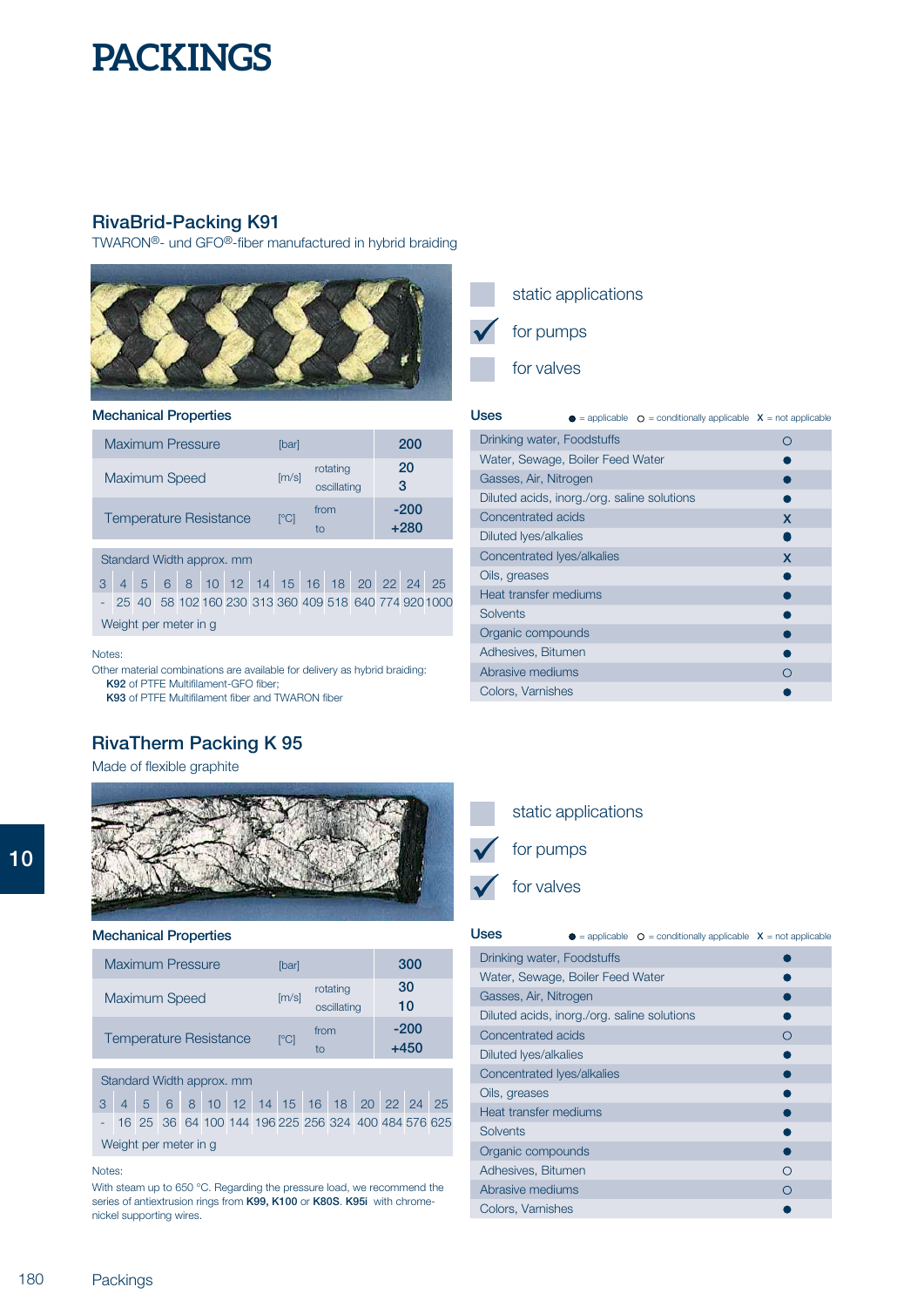## **RivaTherm Packing K 100**

Flexible graphite with high-temperature-tolerant metal reinforcement



### **Mechanical Properties**

| <b>Maximum Pressure</b>       | [bar]        |                         | 500                 |
|-------------------------------|--------------|-------------------------|---------------------|
| <b>Maximum Speed</b>          | [m/s]        | rotating<br>oscillating | 5<br>$\overline{2}$ |
| <b>Temperature Resistance</b> | $\lceil$ °Cl | from<br>tο              | $-200$<br>$+550$    |
| Standard Width approx. mm     |              |                         |                     |

|  |                       |  |  |  | 3 4 5 6 8 10 12 14 15 16 18 20 22 24 25               |  |  |
|--|-----------------------|--|--|--|-------------------------------------------------------|--|--|
|  |                       |  |  |  | - 19 30 43 77 120 173 235 270 307 389 480 580 690 750 |  |  |
|  | Weight per meter in g |  |  |  |                                                       |  |  |

Notes:

With steam up to a max. 650°C. Specially intended as antiextrusion ring.

## **RivaGlas-Packing K450G**

Glass fiber with a special graphite impregnation



#### **Mechanical Properties**

| <b>Maximum Pressure</b>       | lbarl                    |                         | 20            |
|-------------------------------|--------------------------|-------------------------|---------------|
| <b>Maximum Speed</b>          | [m/s]                    | rotating<br>oscillating |               |
| <b>Temperature Resistance</b> | $\Gamma$ <sup>o</sup> Cl | from<br>tο              | -40<br>$+450$ |

### Standard Width approx. mm

3 4 5 6 8 10 12 14 15 16 18 20 22 24 25 - 22 33 49 86 135 195 265 305 346 438 540 653 775 844 Weight per meter in g

#### Bemerkungen:

**K550** with a special glass fiber and chrome-nickel core, up to 550 °C. **K550G**. Also deliverable graphitated as K1000 also special glass-silicate fiber, up to 1000 °C.

static applications

for pumps

for valves

**Uses** = applicable = conditionally applicable **<sup>X</sup>** = not applicable

| Drinking water, Foodstuffs                  |   |
|---------------------------------------------|---|
| Water, Sewage, Boiler Feed Water            |   |
| Gasses, Air, Nitrogen                       |   |
| Diluted acids, inorg./org. saline solutions |   |
| Concentrated acids                          |   |
| Diluted Iyes/alkalies                       |   |
| Concentrated Ives/alkalies                  | ∩ |
| Oils, greases                               |   |
| Heat transfer mediums                       |   |
| Solvents                                    |   |
| Organic compounds                           |   |
| Adhesives, Bitumen                          |   |
| Abrasive mediums                            |   |
| Colors, Varnishes                           |   |
|                                             |   |



| Uses                                        |  | $\bullet$ = applicable $\circ$ = conditionally applicable $\circ$ = not applicable |            |
|---------------------------------------------|--|------------------------------------------------------------------------------------|------------|
| Drinking water, Foodstuffs                  |  |                                                                                    | x          |
| Water, Sewage, Boiler Feed Water            |  |                                                                                    | ∩          |
| Gasses, Air, Nitrogen                       |  |                                                                                    | ∩          |
| Diluted acids, inorg./org. saline solutions |  |                                                                                    | ∩          |
| Concentrated acids                          |  |                                                                                    | X          |
| Diluted lyes/alkalies                       |  |                                                                                    | $\bigcirc$ |
| Concentrated Iyes/alkalies                  |  |                                                                                    | X          |
| Oils, greases                               |  |                                                                                    |            |
| Heat transfer mediums                       |  |                                                                                    | ∩          |
| Solvents                                    |  |                                                                                    |            |
| Organic compounds                           |  |                                                                                    |            |
| Adhesives, Bitumen                          |  |                                                                                    | ∩          |
| Abrasive mediums                            |  |                                                                                    | ∩          |
| Colors, Varnishes                           |  |                                                                                    | x          |